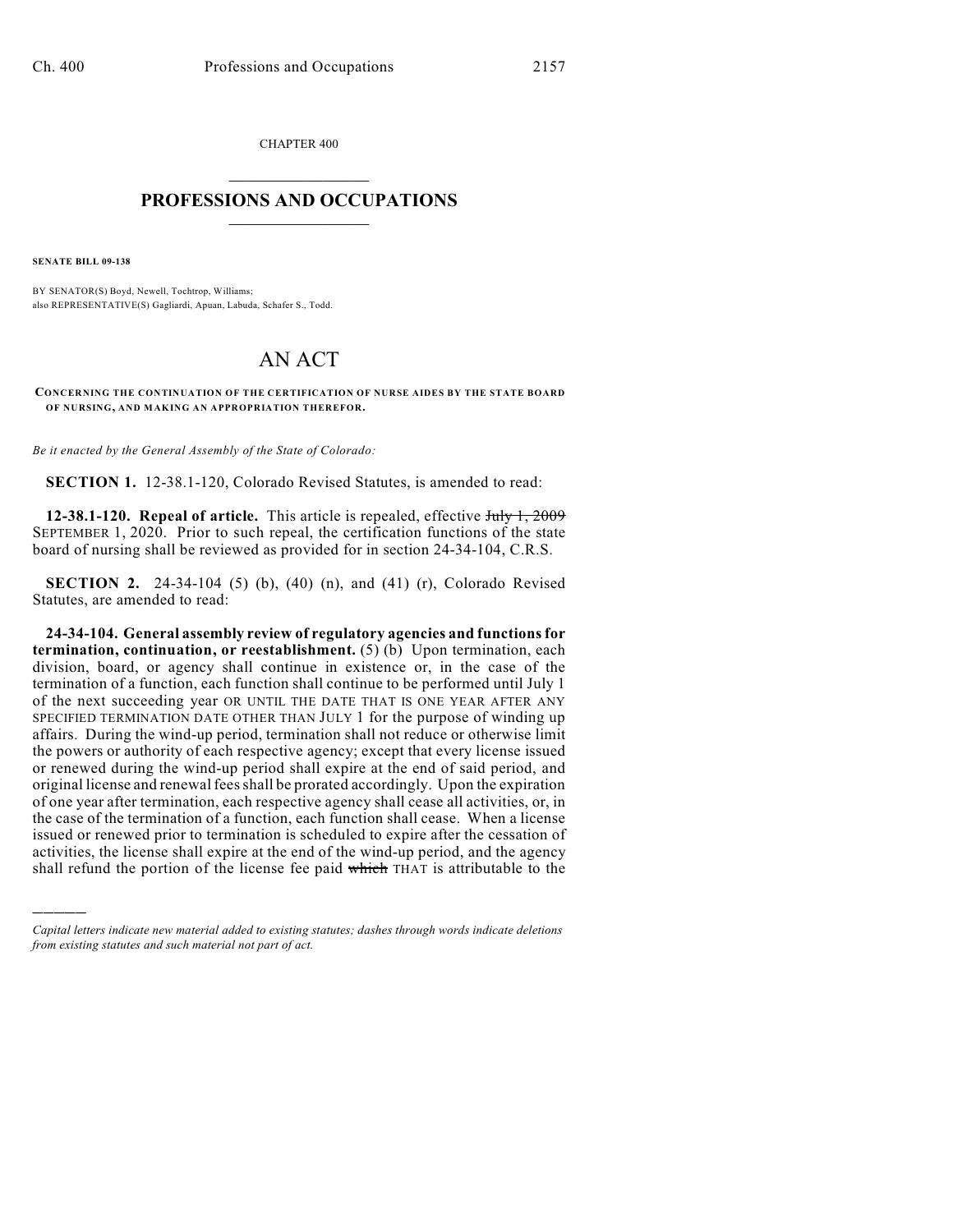period following the cessation of activities. Any criminal penalty for engaging in any profession or activity without being licensed therefor shall not be enforceable with respect to activities occurring after an agency has ceased its activities pursuant to this section.

(40) The following agencies, functions, or both, shall terminate on July 1, 2009:

(n) The certification of nurse aides by the state board of nursing in accordance with article 38.1 of title 12, C.R.S.;

(41) The following agencies, functions, or both, shall terminate on July 1, 2010:

(r) The training, education, and functions of medication aides pursuant to section 12-38.1-110.5, C.R.S.;

**SECTION 3.** 24-34-104, Colorado Revised Statutes, is amended BY THE ADDITION OF A NEW SUBSECTION to read:

**24-34-104. General assembly review of regulatory agencies and functions for termination, continuation, or reestablishment.** (51.5) THE FOLLOWING AGENCIES, FUNCTIONS, OR BOTH, SHALL TERMINATE ON SEPTEMBER 1, 2020: THE CERTIFICATION OF NURSE AIDES BY THE STATE BOARD OF NURSING IN ACCORDANCE WITH ARTICLE 38.1 OF TITLE 12, C.R.S.

**SECTION 4.** 12-38.1-110 (1), Colorado Revised Statutes, is amended to read:

**12-38.1-110. Advisory committee.** (1) To assist in the performance of its duties under this article, the board may designate an advisory committee, that WHICH shall report to the board. Such committee shall be composed of seven members who have expertise in an area under review. One member shall be a certified nurse aide; one member shall be a licensed professional nurse OR A LICENSED PRACTICAL NURSE AS DEFINED IN SECTION 12-38-103, who supervises certified nurse aides; one member shall represent a home health agency; one member shall represent a nursing facility; one member shall be a department of public health and environment employee; one member AND TWO MEMBERS shall be a family member of a consumer who receives home health services or nursing facility services; and one member shall be a consumer of home health care or nursing facility services MEMBERS OF THE PUBLIC. Committee members shall not be compensated RECEIVE A PER DIEM ALLOWANCE PURSUANT TO SECTION 24-34-102 (13), C.R.S., for their services but AND shall be reimbursed for the actual and necessary expenses in the performance of their duties from the division of registrations cash fund by the general assembly.

**SECTION 5. Repeal.** 12-38.1-110.3, Colorado Revised Statutes, is repealed as follows:

**12-38.1-110.3. Medication administration advisory committee - created department of regulatory agencies - report.** (1) The executive director of the department of regulatory agencies shall appoint an advisory committee to assist with a study of the administration of medication by certified nurse aides in nursing facilities and through home health care agencies.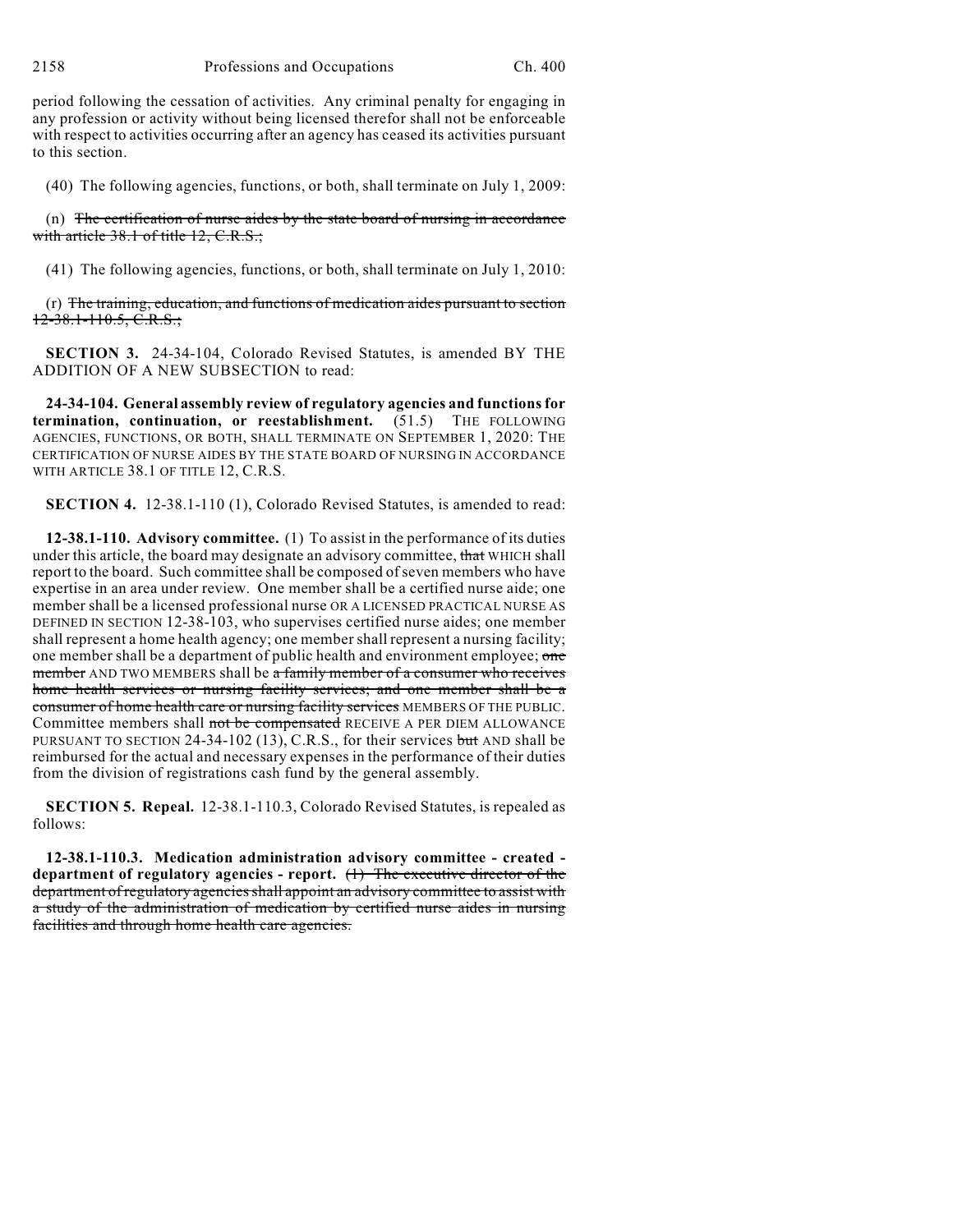(2) The advisory committee shall consist of eleven members as follows:

(a) The director of the division of registrations in the department of regulatory agencies or the director's designee who is a member of or a staff person for the state board of nursing;

(b) One geriatric physician licensed pursuant to article 36 of this title;

(c) One pharmacist experienced in the delivery of pharmaceutical products in a health care-based setting who is licensed pursuant to article 22 of this title;

(d) One advocate who represents the residents or patients in nursing facilities;

(e) One home health care nurse;

(f) One director of a home health agency;

(g) One professional nurse who is a director of a nursing home located in an urban area;

(h) One professional nurse who is a director of a nursing home located in a rural area;

(i) One registered nurse who has experience teaching medication administration;

(j) One registered nurse who has experience teaching the certified nurse aide program; and

(k) One clinical researcher who has studied care delivery in long-term settings and in home health care.

(3) The members appointed to the advisory committee pursuant to subsection  $(2)$ of this section shall not receive compensation for their services.

(4) For the purposes of the review provided in sections 12-38.1-120 and 24-34-104, C.R.S., the advisory committee shall provide input to the department of regulatory agencies regarding the issue of allowing certified nurse aides to administer medications in nursing facilities and through home health agencies. After such review, the report by the department of regulatory agencies required pursuant to section 24-34-104 (8), C.R.S., shall include, but not be limited to, the following:

(a) The benefits and risks associated with certified nurse aides serving as medication aides;

(b) The effect of the use of medication aides on the level of patient care;

(c) The level of experience a certified nurse aide must have in order to be considered for training as a medication aide;

(d) The extent and content of classroom training and education required to be a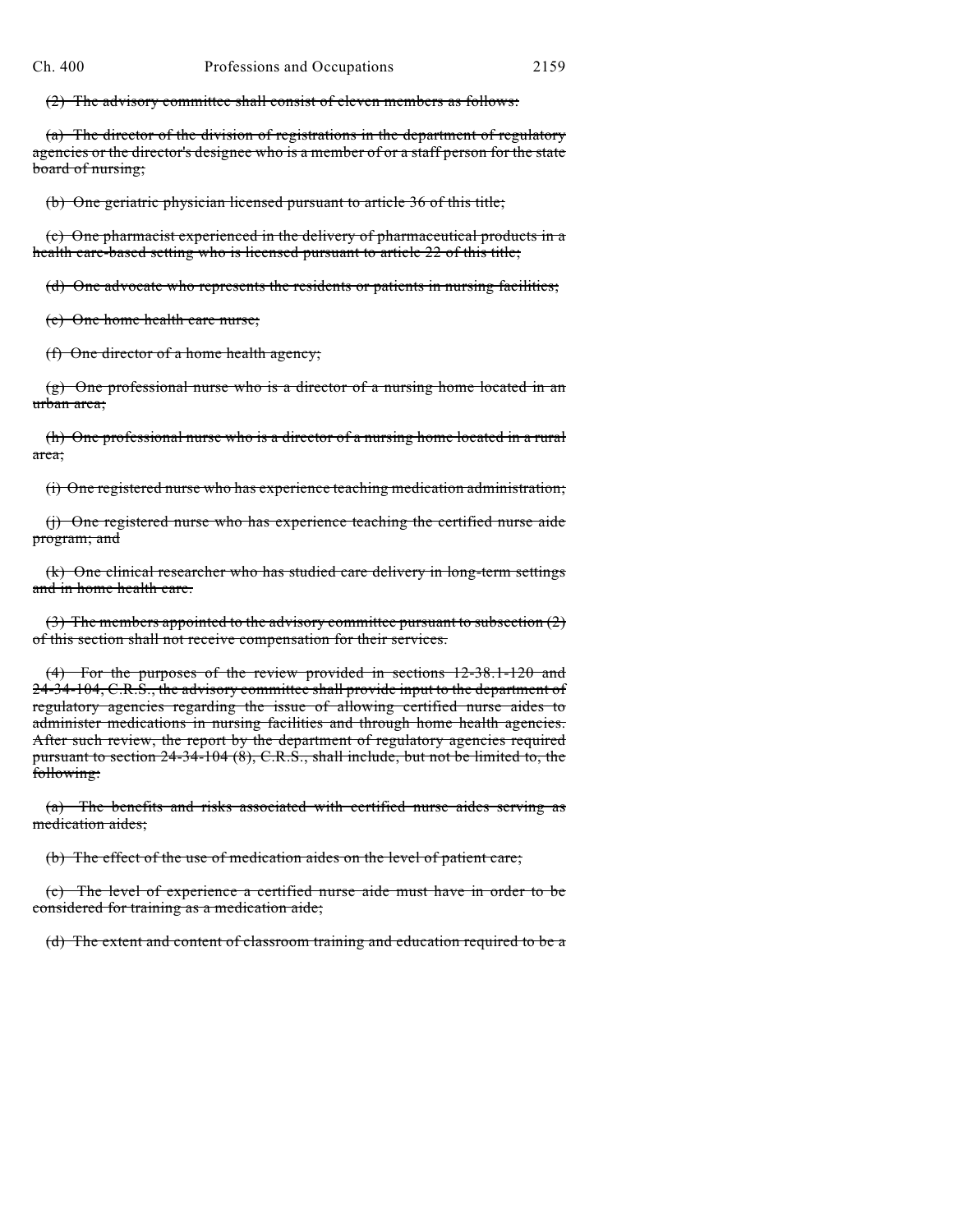## medication aide;

(e) The extent and limit to the scope of practice of a certified nurse aide who has completed training as a medication aide; and

(f) The requirements for supervision for medication aides.

## (5) Repealed.

**SECTION 6.** The introductory portion to 12-38.1-111 (1) and 12-38.1-111 (1) (i) and (1) (t), Colorado Revised Statutes, are amended, and the said 12-38.1-111 (1) is further amended BY THE ADDITION OF THE FOLLOWING NEW PARAGRAPHS, to read:

**12-38.1-111. Grounds for discipline.** (1) The board may suspend, revoke, or deny any PERSON'S certification to practice as a nurse aide or any authority to practice as a medication aide, or MAY issue TO THE PERSON a letter of admonition, upon proof that such person:

(i) Has habitually abused or excessively used any habit-forming drug or any controlled substance as defined in section 18-18-102 (5), C.R.S. HABITUAL INTEMPERANCE OR EXCESSIVELY USES ANY HABIT-FORMING DRUG OR ANY CONTROLLED SUBSTANCE AS DEFINED IN SECTION 12-22-303 (7), OR OTHER DRUGS HAVING SIMILAR EFFECTS, OR IS DIVERTING CONTROLLED SUBSTANCES, AS DEFINED IN SECTION 18-18-102 (5),C.R.S., OR OTHER DRUGS HAVING SIMILAR EFFECTS FROM THE PERSON'S PLACE OF EMPLOYMENT;

(t) Has used any designation in connection with his or her name that tends to imply that he or she is a certified nurse aide unless he or she is so certified under this article;

(w) HAS FAILED TO RESPOND IN A MATERIALLY FACTUAL AND TIMELY MANNER TO A COMPLAINT AS GROUNDS FOR DISCIPLINE PURSUANT TO SECTION 12-38.1-114;

(x) HAS FAILED TO REPORT A CRIMINAL CONVICTION TO THE BOARD WITHIN FORTY-FIVE DAYS AFTER THE CONVICTION.

**SECTION 7.** 12-38.1-118 (2), Colorado Revised Statutes, is amended to read:

**12-38.1-118. Unauthorized practices - penalties.** (2) Any person who practices or offers or attempts nursing aide practice or medication administration without an active certificate  $\sigma r$  OF authority issued under this article; PRACTICES IN A MEDICAL FACILITY AS A NURSE AIDE EXCEPT AS PROVIDED IN THIS ARTICLE; USES ANY DESIGNATION IN CONNECTION WITH HIS OR HER NAME THAT TENDS TO IMPLY THAT HE OR SHE IS A CERTIFIED NURSE AIDE UNLESS HE OR SHE IS SO CERTIFIED UNDER THIS ARTICLE; PRACTICES AS A NURSE AIDE DURING ANY PERIOD WHEN HIS OR HER CERTIFICATE HAS BEEN SUSPENDED OR REVOKED; OR SELLS OR FRAUDULENTLY OBTAINS OR FURNISHES A CERTIFICATE TO PRACTICE AS A NURSE AIDE OR AIDS OR ABETS THEREIN commits a class 2 misdemeanor and shall be punished as provided in section 18-1.3-501, C.R.S., for the first offense, and any person committing a second or subsequent offense commits a class 6 felony and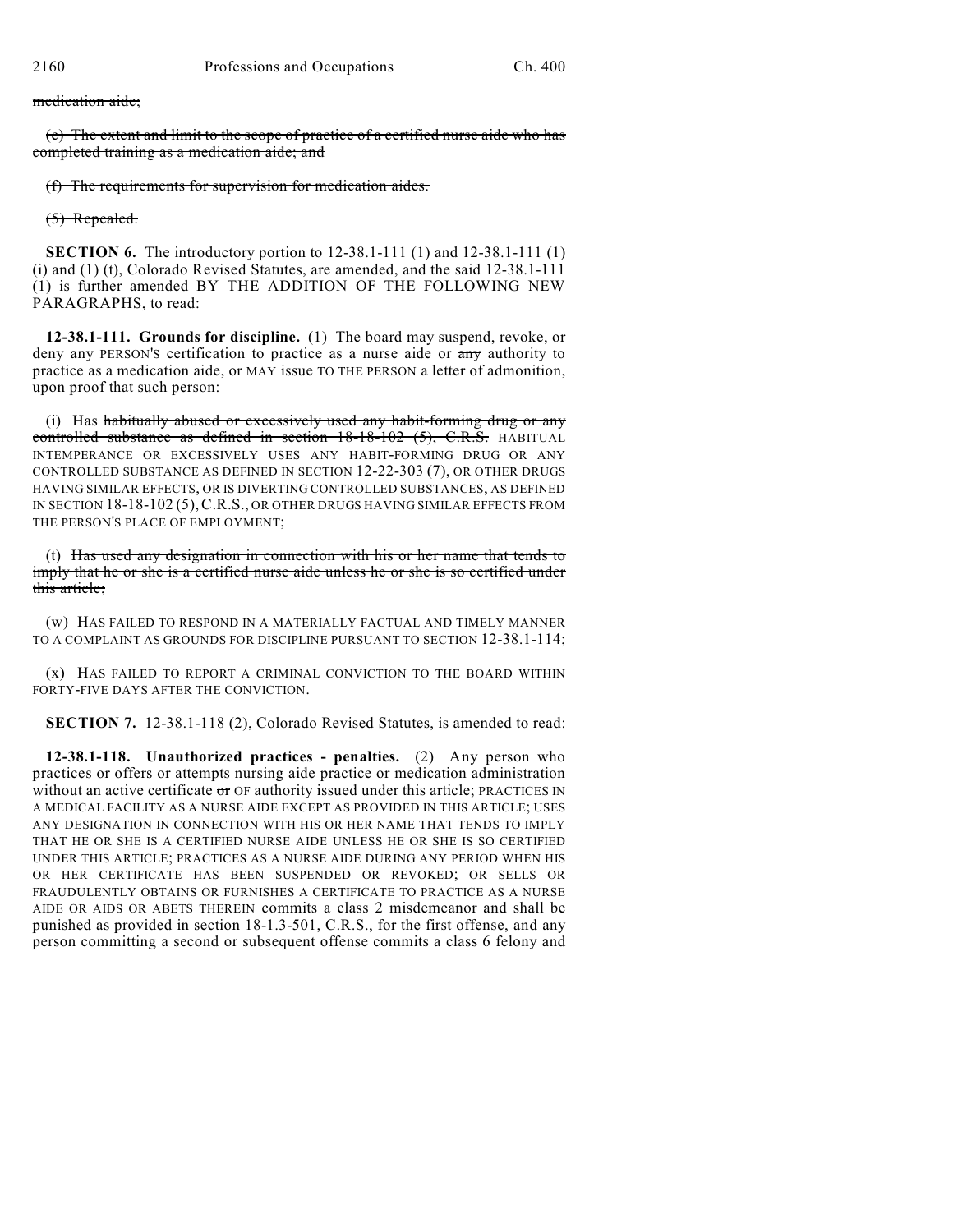shall be punished as provided in section 18-1.3-401, C.R.S.

**SECTION 8.** 12-38.1-113 (2), Colorado Revised Statutes, is amended to read:

**12-38.1-113. Mental and physical competency of nurse aides.** (2) (a) If the board has reasonable cause to believe that the physical or mental condition of a certified nurse aide has resulted in such THE nurse aide being unable to practice with reasonable skill or that the practice of such THE nurse aide is a threat to the safety of such THE nurse aide's patients, the board may require such THE nurse aide to submit to a mental or physical examination by a physician OR OTHER LICENSED HEALTH CARE PROVIDER designated by the board.

(b) If such A nurse aide fails to submit to such A MENTAL OR PHYSICAL examination, absent a determination by the board that there is good cause for such failure, the board may summarily suspend such THE nurse aide's certification until such time as the nurse aide submits to the required examination OR EXAMINATIONS ARE CONDUCTED.

**SECTION 9.** 12-38-116.5 (9), Colorado Revised Statutes, is amended to read:

**12-38-116.5. Disciplinary procedures of the board - inquiry and hearings panels.** (9) (a) Except when a decision to proceed with a disciplinary action has been agreed upon by a majority of an inquiry panel and a notice of formal complaint is drafted and served on the licensee by first-class mail, Investigations, examinations, hearings, meetings, or any other proceedings of the board conducted pursuant to the provisions of this section shall be exempt from the OPEN MEETINGS provisions of the open records law, article 72 "COLORADO SUNSHINE ACT OF 1972" CONTAINED IN PART 4 OF ARTICLE 6 of title 24, C.R.S., requiring that proceedings of the board be conducted publicly, or AND THE OPEN RECORDS PROVISIONS OF ARTICLE 72 OF TITLE 24, C.R.S., REQUIRING that the minutes or records of the board with respect to action of the board taken pursuant to the provisions of this section be open to public inspection.

(b) NOTWITHSTANDING THE EXEMPTIONS IN PARAGRAPH (a) OF THIS SUBSECTION (9), RECORDS OF DISCIPLINARY ACTION TAKEN BY THE BOARD PURSUANT TO THIS SECTION SHALL BE OPEN TO PUBLIC INSPECTION PURSUANT TO THE OPEN RECORDS PROVISIONS OF ARTICLE 72 OF TITLE 24, C.R.S.

**SECTION 10.** 12-38.1-110.5 (1), (2), (3), and (6), Colorado Revised Statutes, are amended to read:

**12-38.1-110.5. Medication aides - training - scope of duties - rules - repeal.** (1) Prior to a certified nurse aide obtaining authority as a medication aide to administer medications, in a nursing facility, the certified nurse aide shall meet the following prerequisites: ALL APPLICABLE REQUIREMENTS AS ESTABLISHED BY RULES OF THE BOARD. THE BOARD SHALL PROMULGATE RULES REGARDING THE SCOPE OF PRACTICE, EDUCATION, EXPERIENCE, AND CERTIFICATION REQUIREMENTS FOR A NURSE AIDE TO OBTAIN AUTHORITY TO ADMINISTER MEDICATIONS. THE BOARD SHALL CONSIDER, BUT NOT BE LIMITED TO, REDUCING THE NUMBER OF REQUIRED HOURS OF EDUCATION, EXPANDING THE ALLOWABLE ROUTES OF ADMINISTRATION, REDUCING OR ELIMINATING THE REQUIRED HOURS OF WORK EXPERIENCE, AND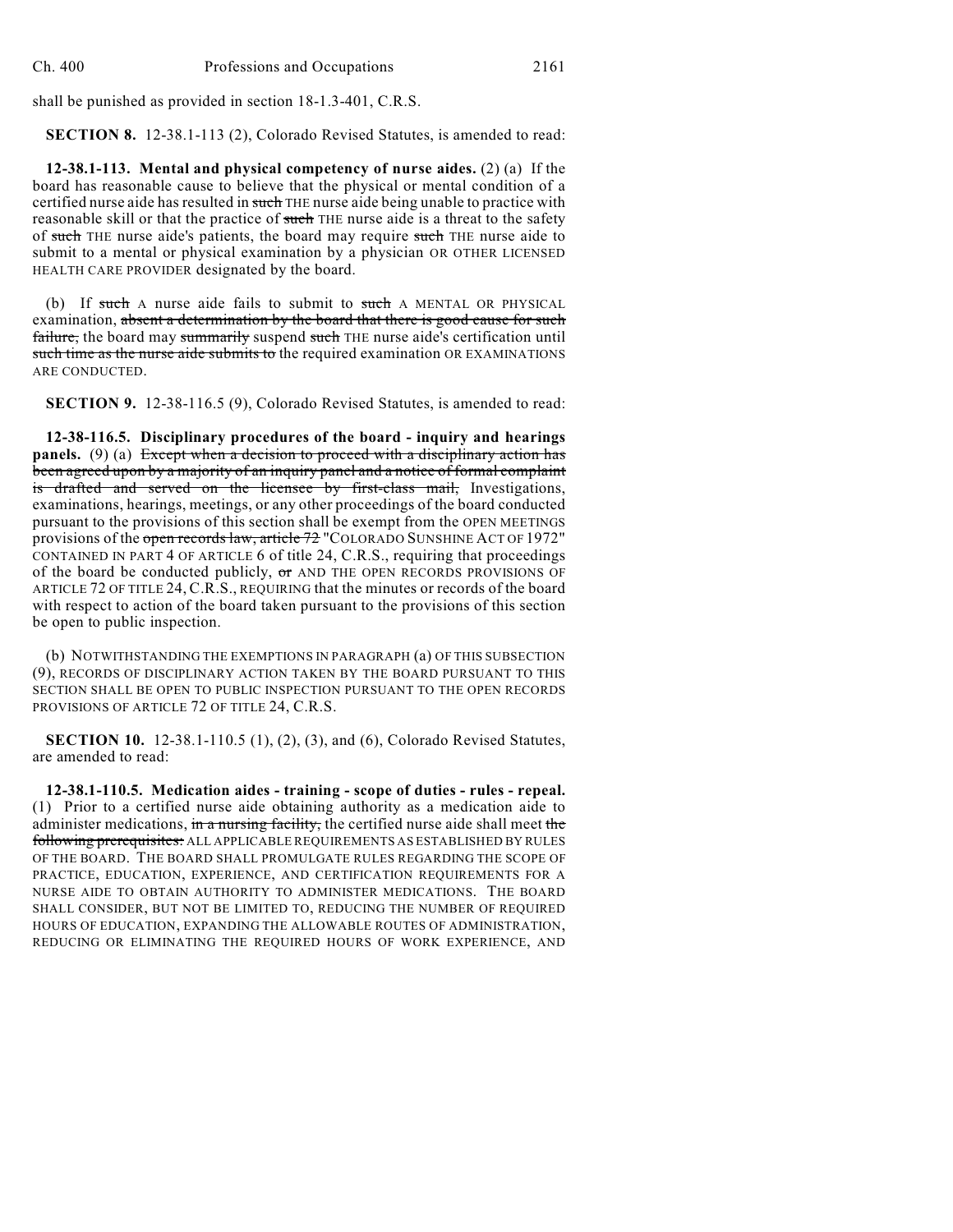DEVELOPING DIFFERENT SCOPES OF PRACTICE DEPENDING ON PRACTICE SETTING, IF APPROPRIATE.

(a) Possession of a high school diploma or a general equivalency diploma;

(b) Attainment of eighteen years of age;

(c) The ability to read and comprehend English; and

(d) At least two thousand hours working as a certified nurse aide in a nursing facility.

(2) In addition to meeting the requirements of subsection  $(1)$  of this section, an applicant for medication aide authority shallsuccessfully complete education in the following courses that are intended to provide training and experience in medication administration:

(a) Training courses offered in a practical nursing or licensed psychiatric technician educational program conducted by an educational or health care institution that include the following topics and numbers of credit hours:

(I) Four credit hours in biology, anatomy, and physiology;

(II) One credit hour in pharmacology calculations;

(III) Two credit hours in pharmacology; and

(IV) One credit hour in health assessment.

(b) Two credit hours in a medication administration practicum at the facility where the applicant is employed under the supervision of a licensed staff member at the facility.

 $(3)$  (a) After demonstrating to the board that the certified nurse aide has complied with the requirements of subsections  $(1)$  and  $(2)$  of this section, a certified nurse aide shall apply to the board to take a medication administration examination approved by the board. If the certified nurse aide passes the examination, the board shall grant the certified nurse aide authority to perform the following tasks, in a nursing facility only:

(I) Measurement and documentation of vital signs prior to administering medications;

(II) Administration of routinely prescribed oral medications, which the medication aide has personally prepared, including the crushing and administering of medications if such preparation is appropriate according to the manufacturer's instructions and a physician's order, and excluding coumadin and its derivatives and any scheduled drugs; and

(III) Documentation of any medications personally administered by the medication aide.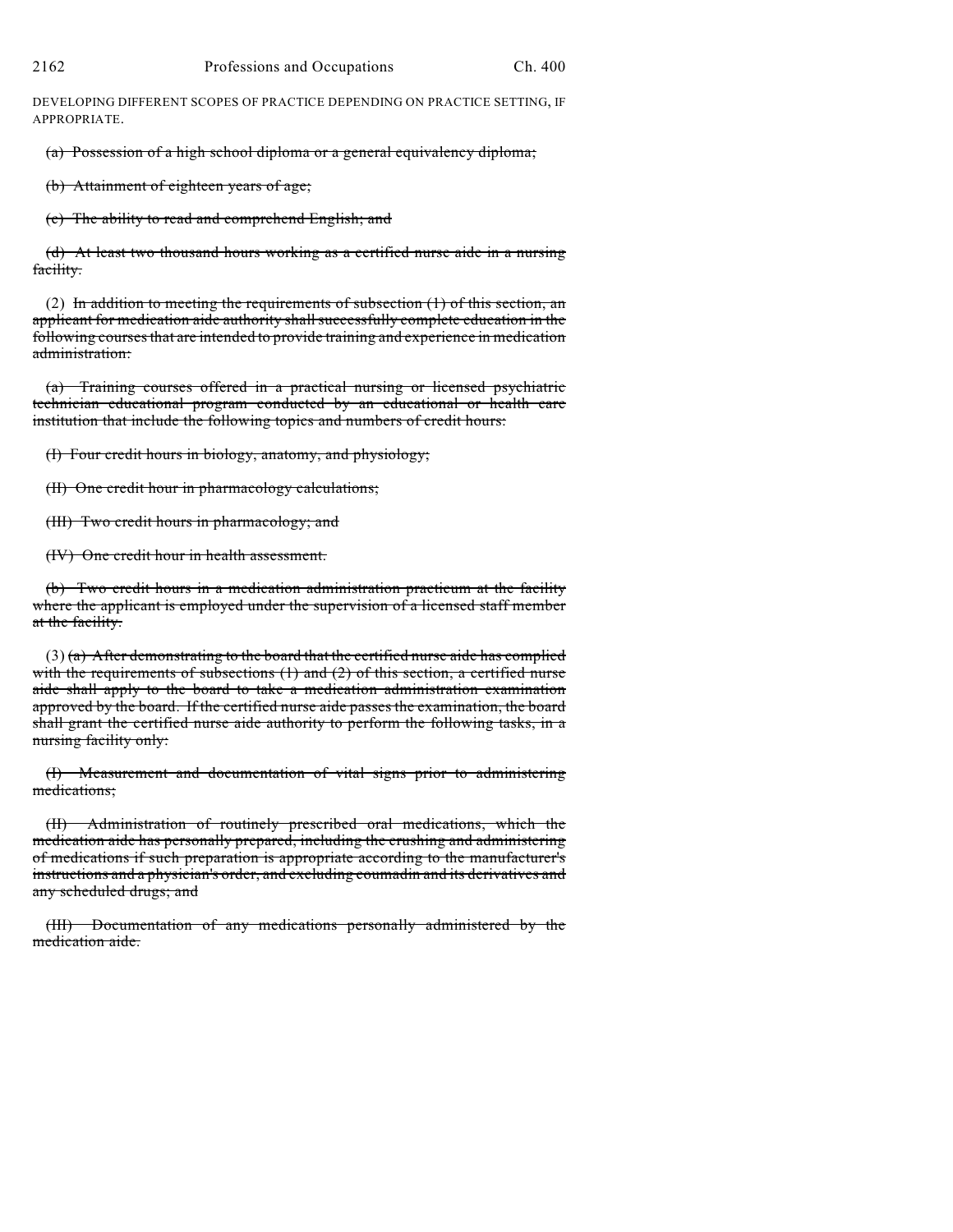(b) A medication aide shall report medication administration errors immediately to his or her supervisor.

(6) (a) This section is repealed, effective July 1, 2010.

(b) Prior to such repeal, the training, education, and functions of medication aides shall be reviewed as provided for in section 24-34-104, C.R.S.

**SECTION 11.** 12-38.1-108 (6), Colorado Revised Statutes, is amended to read:

**12-38.1-108. Approved nurse aide training programs.** (6) Except as provided in this article. The board shall not MAY require a nurse aide training program that substantially exceeds TO INCLUDE UP TO TWENTY-FIVE PERCENT MORE HOURS THAN the MINIMUM requirements established in the federal "Omnibus Budget Reconciliation Act of 1987", as amended, PUB.L. 100-203, 101 STAT. 1330 (1987). ANY ADDITIONAL TRAINING HOURS SHALL BE WITHIN THE SUBJECT AREAS REQUIRED BY FEDERAL LAW.

**SECTION 12.** 12-38.1-117 (1) (d), Colorado Revised Statutes, is amended to read:

**12-38.1-117. Exclusions.** (1) This article shall not be construed to affect or apply to:

(d) A person who is directly employed by a medical facility while acting within the scope and course of such employment for the first four CONSECUTIVE months of such person's employment at such medical facility if such person is pursuing initial certification as a nurse aide. A person may utilize this exclusion only once in any twelve-month period. This exclusion shall not apply to any person who has allowed his or her certification to lapse, had his or her certification as a nurse aide suspended or revoked, or had his or her application for such certification denied.

**SECTION 13.** 12-38.1-115 (3), Colorado Revised Statutes, is amended to read:

**12-38.1-115. Surrender of certificate.** (3) The board shall not issue a certificate to a former holder of a certificate whose certificate has been DENIED, REVOKED, OR surrendered unless a one-year TWO-YEAR waiting period has passed since the date of the surrender AND the applicant has met the requirements of this article, has successfully repeated an approved education program, and has repeated and passed a competency evaluation.

**SECTION 14. Appropriation.** (1) In addition to any other appropriation, there is hereby appropriated, out of any moneys in the division of registrations cash fund created in section 24-34-105 (2) (b) (I), Colorado Revised Statutes, not otherwise appropriated, to the department of regulatory agencies, for allocation to the division of registrations, for the continued certifications of nurse aides, for the fiscal year beginning July 1, 2009, the sum of seventeen thousand fifty-five dollars (\$17,055) cash funds, or so much thereof as may be necessary, for the implementation of this act.

(2) In addition to any other appropriation, there is hereby appropriated, to the